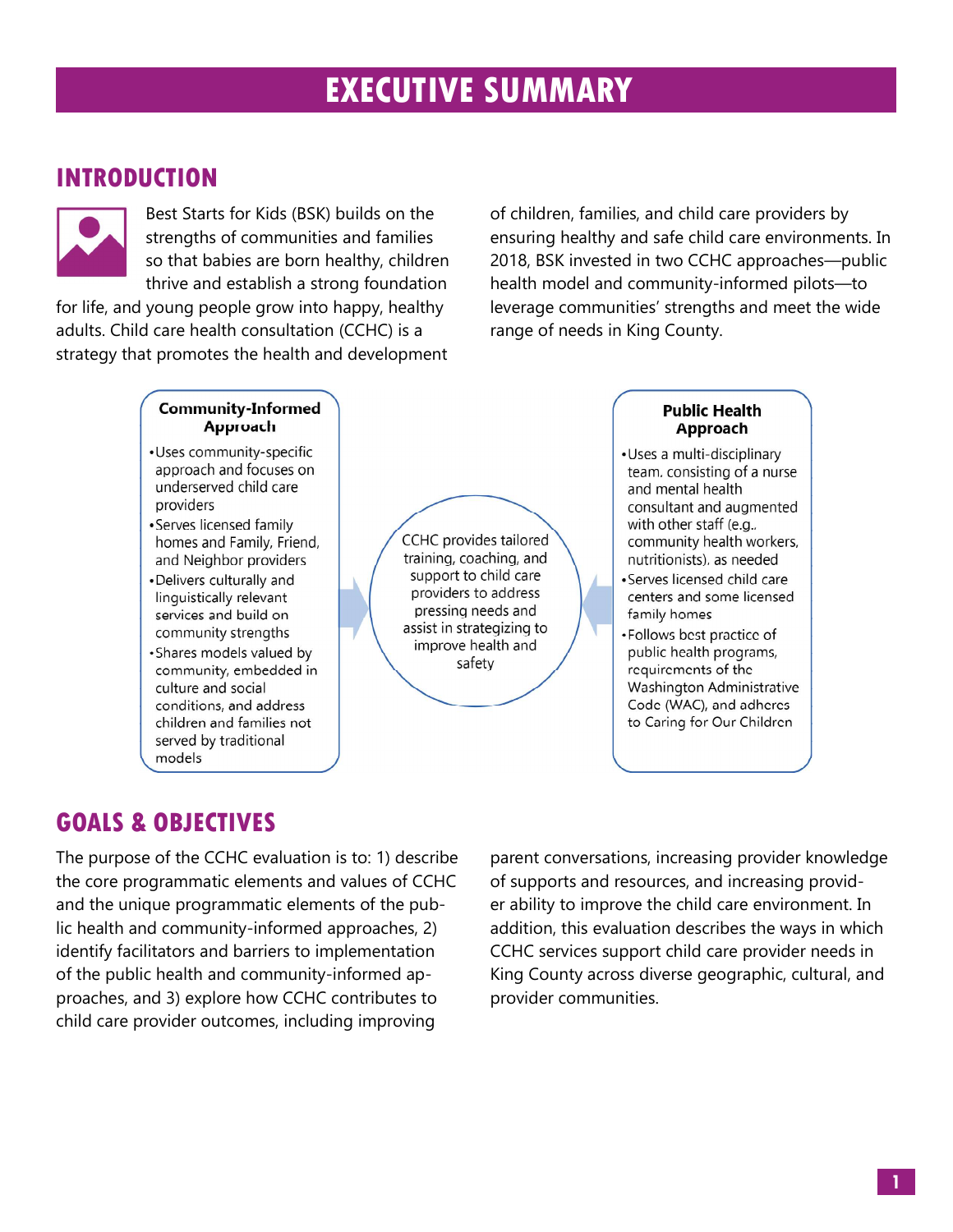## **King County Child Care Health Consultation Theory of Change**

## **Activities**

- Site-specific intake and action planning
- **Tailored trainings** and consultations
- Partnerships with referral agencies...

#### **Outputs**

..are implemented to promote change in knowledge, skills, self-efficacy, and practice among child care providers...

#### **Outcomes**

...to foster highquality child-care environments and to build robust referral networks.

#### **Impact**

... putting children and their families on a path toward lifelong success

## **Long Term Impact**

- Child care/preschools are high quality
- Child care providers have knowledge of community resources
- Children are ready for kindergarten
- Children are flourishing, demonstrated by curiosity about learning, resilience, attachment with parent or guardian, and contentedness

Adapted from Best Starts for Kids headline and secondary indicators

### **Assumptions**

• Children are healthy

- CCHC consultants are well-trained in delivering high quality, culturally and linguistically appropriate CCHC services
- CCHC services meet the needs of child care providers in King County
- There are adequate resources available for child care providers to implement CCHC recommendations
- There are culturally and linguistically appropriate referral agencies in place for children identified as having developmental delays or special needs

## **METHODS**



Cardea used a participatory approach for this evaluation, including significant input and feedback from the seven CCHC grantees and CCHC evaluation

committee (CEC). Cardea used this intensive, iterative approach throughout the development of the evaluation plan, data collection tools, implementation process, analysis interpretation, and report development. Cardea used a mixed methods prospective design and developed five, primary, quantitative tools to collect service delivery and outcomes data, as well as key informant interview and focus group guides to collect qualitative data. Evaluation planning began in October 2018, and data collection for year one concluded at the end of December 2019. Cardea began data analysis, interpretation, and report development in January and February 2020.

Consistency and quality of data collection varied slightly across CCHC grantees, given differences in capacity/infrastructure, program model, and services provided. One data-driven limitation is incomplete data for CCHC services, due to staff turnover and challenges in differentiating individual consultation from follow-up services. Cardea provided technical assistance throughout the year to support grantees in resolving limitations in data collection. By using a participatory evaluation approach, Cardea prioritized developing strong relationships with members of the CEC and CCHC grantees to build trust and continually work toward a set of common goals.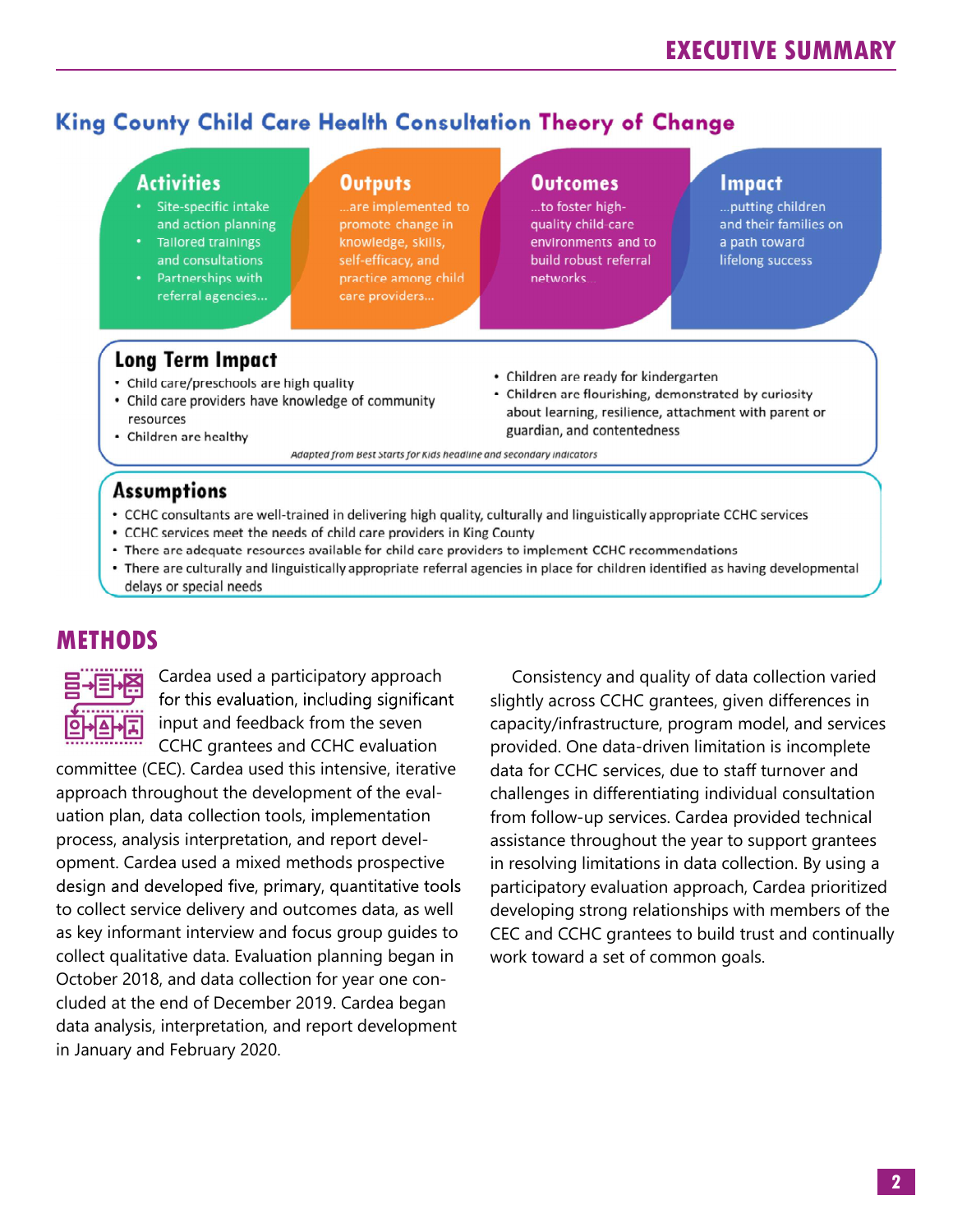## KEY FINDINGS

## COMMON ELEMENTS



Common elements among the services provided by the seven CCHC grantees include:

- Similar subtopics under the four topic areas: 1) growth and development, 2) health and safety, 3) nutrition, and 4) other
- Modality of service delivery
- Time spent on individual consultation and **Community-Informed Pilots** follow up

## FACILITATORS AND BARRIERS



Child care providers reported that regular engagement with their consultant facilitated learning. Child care health consultants shared resources (e.g., web-

sites, handouts) to support providers in implementing the skills they learned. Consultants using the community-informed approach (CI consultants) also brought items to help providers plan activities for the children in their care, including toys, books, paper, and writing utensils. Consultants discussed building trust with providers as a key component to supporting positive outcomes. Consultants working with providers who recently immigrated to the U.S. were able to engage providers in their primary language and tailor lessons to be culturally relevant.

Some child care providers faced barriers in implementing what they learned from their consultant. Public Health Model Some providers said that their consultants did not have the necessary cultural and linguistic skills to adequately share concepts or teach skills that were culturally relevant. Other providers said that they would have preferred increased engagement with<br>their consultant. Some providers had difficulty implementing the new skills they learned, due to lack of administrative support and time in their schedule.

## UNIQUE STRENGTHS



While there are common elements among the services provided by the seven CCHC grantees, there are also unique strengths of the community-informed and public

health approaches. These unique strengths improved consultants' ability to engage child care providers in CCHC services and tailor services to build on providers' current knowledge and skills.

A larger number of child care sites received CCHC services through the community-informed vs. public health approach (350 vs. 98 sites), and most sites had one provider and one child, which allowed for meaningful relationship-building. Among consultations using the community-informed approach (CI consultations), primary topics were brain development and milestones, developmental screening, emergency policies and procedures, oral health, and toxics. While family engagement and interaction was not a primary focus of individual consultations, a large proportion of group trainings (41%) covered the topic. Also, Family, Friend, and Neighbor (FFN) and licensed family home providers reported that it was extremely helpful to hear about other providers' challenges and learn from each other in group trainings. Child care providers also noted that CI consultants were culturally and linguistically responsive.

While fewer child care sites received CCHC services through the public health approach, there were more child care providers at each site and often more than one room at each site, with a higher number of children in care than for the CI approach. Among consultations using the public health approach (PH consultations), primary topics were mental/behavioral health, sensory and self-regulation, children with special needs, infection/communicable disease prevention, physical activity and outdoor time, classroom curriculum, and family engagement and interaction. Group trainings focused heavily on mental/behavioral health to increase training related to supporting and keeping children in care, when challenging behaviors arise.